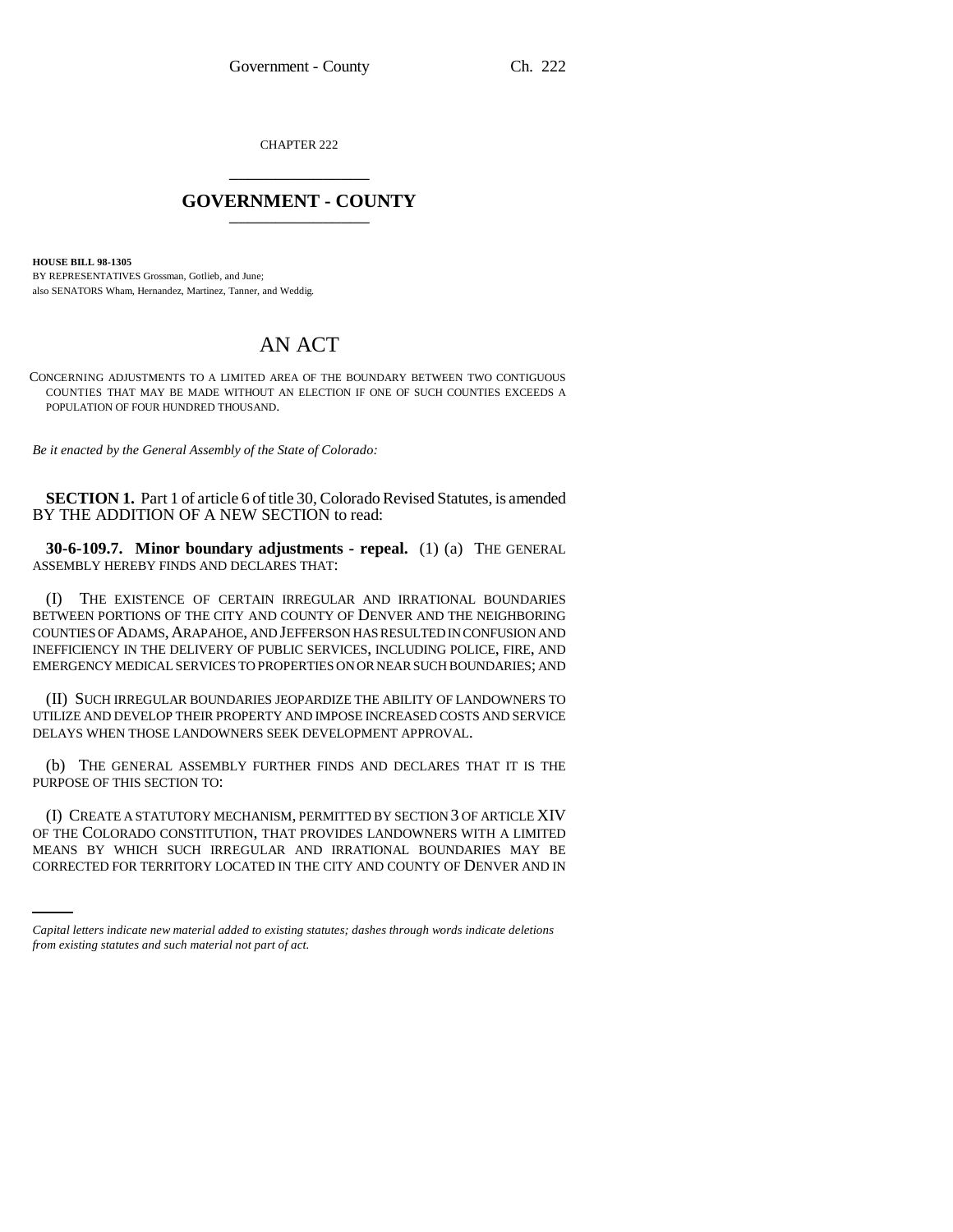THE COUNTIES OF ADAMS, ARAPAHOE, AND JEFFERSON;

(II) LIMIT THE MINOR BOUNDARY ADJUSTMENTS UNDER THIS SECTION TO NO MORE THAN FIFTY ACRES PER ADJUSTMENT AND TO NO MORE THAN TWO HUNDRED FIFTY ACRES FOR EACH SUCH COUNTY; AND

(III) PERMIT A MINOR COUNTY BOUNDARY ADJUSTMENT ONLY IF SUCH ADJUSTMENT IS REQUESTED BY ONE HUNDRED PERCENT OF THE LANDOWNERS OF PROPERTY WITHIN THE TERRITORY THAT IS SUBJECT TO SUCH ADJUSTMENT AND ONLY AFTER THE CONSENT OF ALL AFFECTED COUNTIES, MUNICIPALITIES, AND SCHOOL DISTRICTS HAS BEEN OBTAINED.

(2) ANY PROVISION OF THIS ARTICLE TO THE CONTRARY NOTWITHSTANDING, A PORTION OF THE TERRITORY OF ONE COUNTY MAY BE STRICKEN OFF AND ADDED TO AN ADJOINING COUNTY WITHOUT AN ELECTION PURSUANT TO THE PROCEDURE CONTAINED IN THIS SECTION.

(3) (a) A PETITION INITIATING A MINOR BOUNDARY ADJUSTMENT THAT IS SIGNED BY ONE HUNDRED PERCENT OF THE LANDOWNERS OF THE TERRITORY OF A COUNTY PROPOSED TO BE STRICKEN OFF MAY BE SUBMITTED TO THE BOARD OF COUNTY COMMISSIONERS IN WHICH SUCH TERRITORY IS SITUATE. THE PETITION SHALL INCLUDE A MAP, SURVEY, AND LEGAL DESCRIPTION GIVING THE AREA AND GENERAL BOUNDARIES OF SUCH TERRITORY.

(b) UPON RECEIPT OF THE PETITION, THE BOARD OF COUNTY COMMISSIONERS IN WHICH SUCH TERRITORY IS SITUATE SHALL CONDUCT A HEARING ON THE PETITION AFTER NOT LESS THAN THIRTY DAYS' NOTICE TO THE PUBLIC AND ALLOW THE OPPORTUNITY FOR ORAL AND WRITTEN COMMENT ON THE PETITION. SUCH NOTICE SHALL BE PUBLISHED IN AT LEAST ONE NEWSPAPER OF GENERAL CIRCULATION IN SUCH TERRITORY. ALL OWNERS OF REAL PROPERTY IN THE TERRITORY AND ANY SPECIAL DISTRICT ORGANIZED PURSUANT TO TITLE 32, C.R.S., THAT SERVES THE TERRITORY ARE TO BE NOTIFIED OF SUCH HEARING BY FIRST CLASS MAIL NOT LESS THAN TEN DAYS AND NOT MORE THAN THIRTY DAYS BEFORE THE HEARING.

(c) FOLLOWING SUCH HEARING, THE BOARD OF COUNTY COMMISSIONERS IN WHICH SUCH TERRITORY IS SITUATE SHALL ACT BY RESOLUTION TO APPROVE OR DENY THE MINOR BOUNDARY ADJUSTMENT INITIATED BY THE PETITION. IN THE EVENT THE MINOR BOUNDARY ADJUSTMENT IS DENIED, NO FURTHER ACTION SHALL BE TAKEN.

(d) AS USED IN THIS SUBSECTION (3), "LANDOWNER" MEANS THE OWNER IN FEE OF ANY UNDIVIDED INTEREST IN A GIVEN PARCEL OF LAND THAT IS WITHIN THE BOUNDARIES OF THE TERRITORY OF THE COUNTY PROPOSED TO BE STRICKEN OFF. IF THE MINERAL ESTATE HAS BEEN SEVERED, THE LANDOWNER IS THE OWNER IN FEE OF AN UNDIVIDED INTEREST IN THE SURFACE ESTATE AND NOT THE OWNER IN FEE OF AN UNDIVIDED INTEREST IN THE MINERAL ESTATE.

(4) NO RESOLUTION APPROVING A BOUNDARY ADJUSTMENT SHALL BE ADOPTED OR EFFECTIVE PURSUANT TO THIS SECTION UNLESS:

(a) THE TERRITORY TO BE STRICKEN OFF AND ADDED TO AN ADJOINING COUNTY IS CONTIGUOUS TO SUCH ADJOINING COUNTY;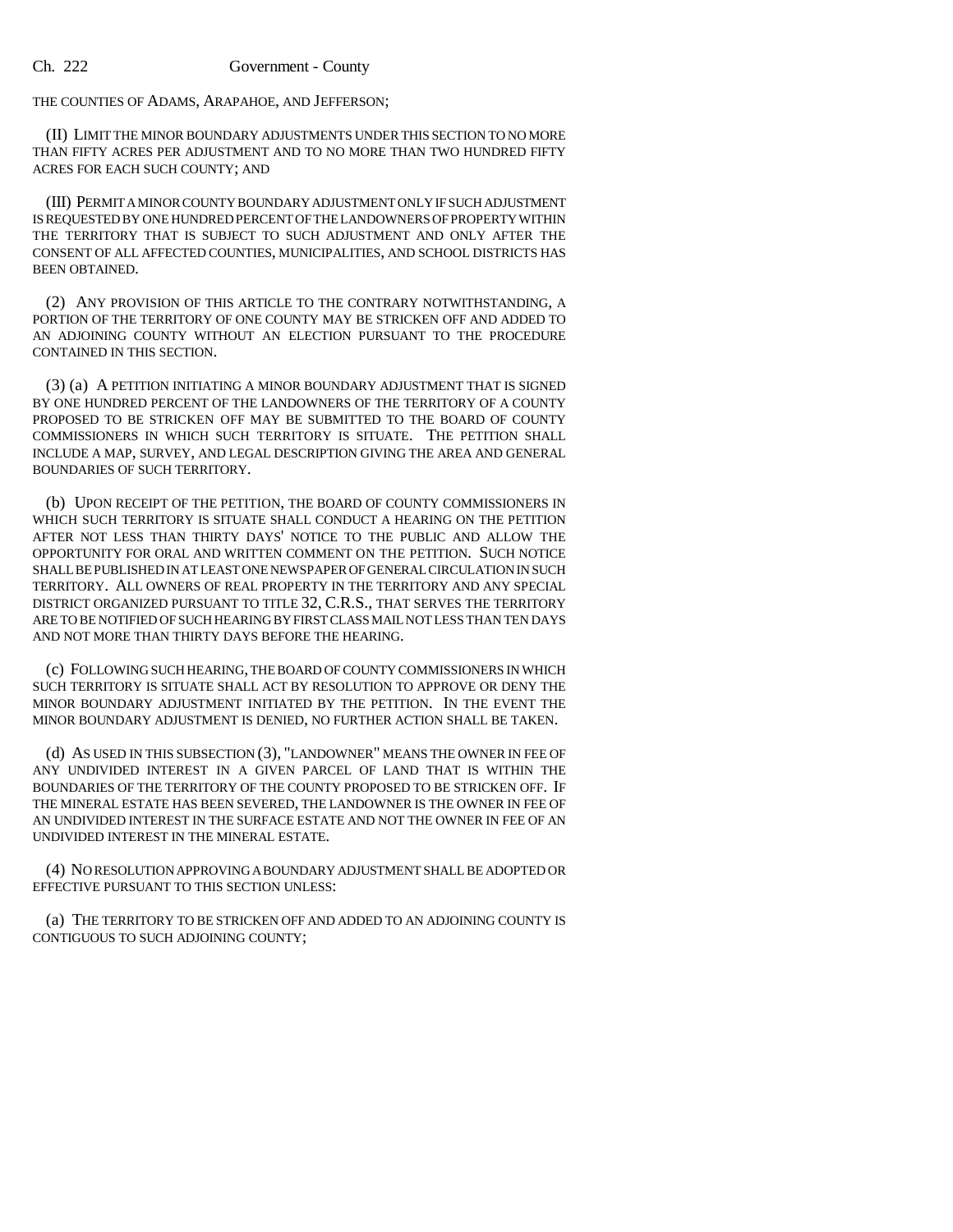(b) THE TOTAL AREA OF THE TERRITORY TO BE STRICKEN OFF AND ADDED TO AN ADJOINING COUNTY DOES NOT EXCEED FIFTY ACRES;

(c) BOTH THE COUNTY FROM WHICH SUCH TERRITORY IS TO BE STRICKEN OFF AND THE ADJOINING COUNTY TO WHICH SUCH TERRITORY IS TO BE ADDED ARE REPRESENTED ON THE BOUNDARY CONTROL COMMISSION ESTABLISHED BY SECTION 1 OF ARTICLE XX OF THE COLORADO CONSTITUTION AND THE GOVERNING BODIES OF SUCH COUNTIES HAVE CONSENTED BY RESOLUTION TO THE ADJUSTMENT;

(d) AS TO ANY COUNTY BOUNDARY ADJUSTMENT UNDER THIS SECTION WHICH WILL RESULT IN THE DETACHMENT OF AREA FROM ANY SCHOOL DISTRICT AND THE ATTACHMENT OF THE SAME TO ANOTHER SCHOOL DISTRICT, THE BOARD OF DIRECTORS OF THE SCHOOL DISTRICT TO WHICH SUCH AREA WILL BE ATTACHED AND THE BOARD OF DIRECTORS OF THE SCHOOL DISTRICT FROM WHICH SUCH AREA WILL BE DETACHED HAVE CONSENTED BY RESOLUTION TO SUCH ADJUSTMENT;

(e) THE GOVERNING BODY OF ANY MUNICIPALITY HAVING INCORPORATED TERRITORY CONTIGUOUS TO OR CONTAINED WITHIN ANY PORTION OF THE TERRITORY TO BE STRICKEN OFF HAS CONSENTED, BY ORDINANCE OR RESOLUTION, TO SUCH ADJUSTMENT.

(5) IF A MINOR BOUNDARY ADJUSTMENT IS APPROVED PURSUANT TO THIS SECTION, THE BOARD OF COUNTY COMMISSIONERS OF THE COUNTY FROM WHICH SUCH TERRITORY IS TO BE STRICKEN OFF SHALL NEGOTIATE AN INTERGOVERNMENTAL AGREEMENT WITH THE ADJOINING COUNTY TO WHICH SUCH TERRITORY IS TO BE ADDED. THE INTERGOVERNMENTAL AGREEMENT SHALL SET FORTH THE TERMS ADJUSTING THE BOUNDARY OF EACH COUNTY AND SHALL INCLUDE, BUT NOT BE LIMITED TO, THE FOLLOWING:

(a) A DESCRIPTION OF THE PURPOSE OF THE MINOR BOUNDARY ADJUSTMENT AND OF THE PETITION INITIATING SUCH ADJUSTMENT;

(b) A PROVISION SPECIFYING THAT OBLIGATIONS THAT ARE IN ANY WAY SECURED BY PROPERTY TAXES OR OTHER REVENUE STREAMS FROM THE TERRITORY TO BE STRICKEN OFF SHALL BE PAID AS PROVIDED IN SECTION 30-6-109.

(6) UPON APPROVAL BY BOTH COUNTIES OF AN INTERGOVERNMENTAL AGREEMENT DESCRIBED IN SUBSECTION (5) OF THIS SECTION, THE BOARD OF COUNTY COMMISSIONERS OF EACH COUNTY THAT IS A PARTY TO THE AGREEMENT SHALL ADOPT A RESOLUTION APPROVING THE MINOR BOUNDARY ADJUSTMENT. A COPY OF EACH RESOLUTION SHALL BE RECORDED IN THE DEED RECORDS OF EACH COUNTY PURSUANT TO SECTION 30-6-108. EFFECTIVE UPON SUCH RECORDATION, THE NEW COUNTY BOUNDARY SO ESTABLISHED SHALL BE THE LAWFULLY CONSTITUTED LINE BETWEEN EACH COUNTY, AND THE TERRITORY STRICKEN OFF FROM ONE COUNTY AND ADDED TO THE ADJOINING COUNTY SHALL BE SUBJECT TO THE JURISDICTION OF SUCH ADJOINING COUNTY AND A PART AND PARCEL OF THE AREA OF SUCH ADJOINING COUNTY; EXCEPT THAT THE EFFECTIVE DATE OF SUCH NEW BOUNDARY FOR THE PURPOSE OF GENERAL TAXATION SHALL BE ON AND AFTER THE NEXT JANUARY 1.

(7) NOT MORE THAN TWO HUNDRED FIFTY ACRES MAY BE STRICKEN FROM OR ADDED TO ANY COUNTY PURSUANT TO THE PROVISIONS OF THIS SECTION.